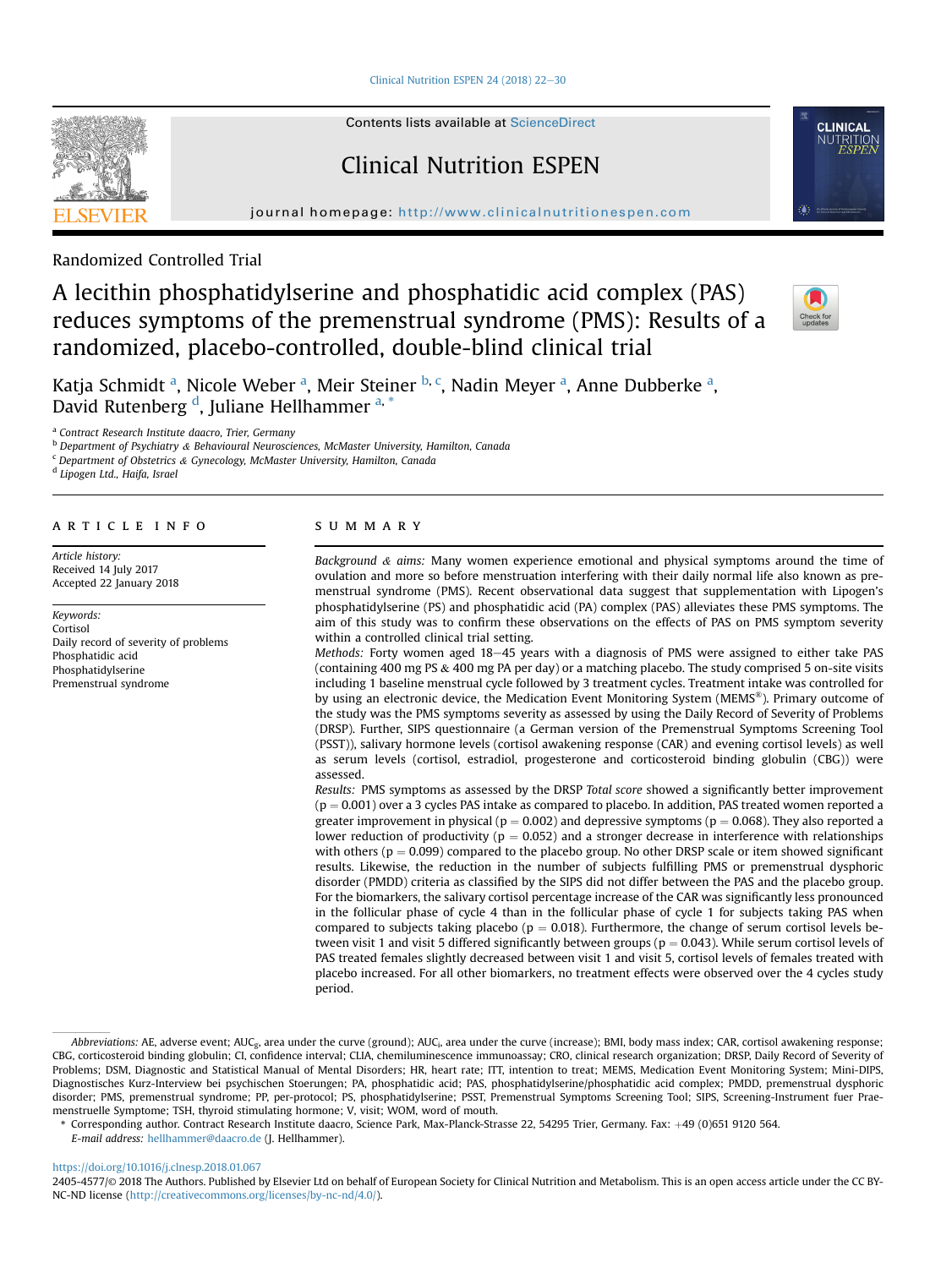Overall, this study confirms that a daily intake of PAS, containing 400 mg PS and 400 mg PA, can be considered as safe.

Conclusions: Results substantiate the efficacy of PAS in reducing symptoms of PMS. In view of the recent inclusion of severe PMS symptoms (PMDD) in the fifth edition of the Diagnostic and Statistical Manual of Mental Disorders (DSM-5), the positive results of this clinical study merits consideration of developing the PAS complex as a botanical drug for treatment of PMDD.

Clinical trial registration: The study is registered at Deutsches Register Klinischer Studien with the registration number DRKS00009005.

© 2018 The Authors. Published by Elsevier Ltd on behalf of European Society for Clinical Nutrition and Metabolism. This is an open access article under the CC BY-NC-ND license ([http://creativecommons.org/](http://creativecommons.org/licenses/by-nc-nd/4.0/) [licenses/by-nc-nd/4.0/](http://creativecommons.org/licenses/by-nc-nd/4.0/)).

# 1. Introduction

PMS is characterized by a cluster of somatic and psychological symptoms of varying severity. These symptoms occur only during the luteal phase of the menstrual cycle and resolve during the first days of menses [\[12\].](#page-7-0)

The estimated prevalence of PMS varies. A systematic review reports a pooled PMS prevalence of 47.8%. This indicates that about half of women within their reproductive age experience PMS symptoms. This typically can include feeling tired, irritability, mood changes, bloating, skin irritations and breast tenderness. In addition, an increasing trend in the prevalence of PMS during 1996 $-2001$  has been observed [\[8\]](#page-7-0).

The etiology of premenstrual disorders is multifactorial. Precise causes and the influence of heritability are still unknown and not sufficiently explored yet  $[10]$ . The DSM-5  $[2]$  states that the onset of PMDD, a more severe form of PMS with a prevalence of  $3-8\%$ [\[16,37\]](#page-8-0), can occur at any point after menarche; symptoms cease after menopause but can be triggered by cyclical hormone replacement. Stress is also a factor in PMS and PMDD along with a history of interpersonal trauma and seasonal changes. Premenstrual symptoms can be improved by pharmacological interventions (e.g. oral contraceptives, antidepressants) or by nutrition.

An association between nutritional factors and PMS has been observed repeatedly (Cheng et al., 2013 [\[40\];](#page-8-0) Bertone-Johnson et al., 2014 [\[39\];](#page-8-0) Kia et al., 2015 [\[43\]](#page-8-0); Chocano-Bedoya et al., 2013 [\[41\]](#page-8-0); Gorczyca et al., 2016  $[42]$ ] and consequently the search for a nutritional supplement that is effective in alleviating PMS symptoms is of great interest. To many, this seems to be a more attractive alternative when compared to intake of pharmacological and psychiatric drugs.

PAs are the acid forms of phosphatidates, which are a part of common phospholipids. PA has different roles in the cell: It is a precursor for other lipids such as PS or phosphatidylcholine via the conversion of PA to diacylglycerol [\[3\]](#page-7-0). Moreover, PA influences membrane curvature [\[22,25\]](#page-8-0) and acts as a signaling lipid [\[11,34\]](#page-7-0). In combination with PS, PA has shown to lower cortisol levels and enhance wellbeing under acute social stress [\[17\].](#page-7-0) PS, a phospholipid component is found in mammalian cell membranes. Previous studies indicated that acute and long-term administration of PS dampens cortisol responses to acute exercise and mental stress [\[17,26,36\]](#page-8-0). In addition, PS has shown to improve memory, learning, mood and stress management  $[4,17-20,38]$  $[4,17-20,38]$  $[4,17-20,38]$ . Further, the intake of PS has been associated with an improvement of psychiatric disorders, such as bipolar and major depressive disorders (reviewed in Refs. [\[1,20\]](#page-7-0)) and with the prevention of inflammatory neurodegenerative events [\[29\]](#page-8-0).

Between December 2011 and March 2012, Lipogen Ltd. performed a word of mouth (WOM) marketing campaign in the United States of America (WOM company BzzAgent, USA). 23 out of 220 women (10.45%), age  $\langle 40,$  who consumed the product for 2 months, reported improvement in PMS. The following study was performed to confirm this effect in a single center, double-blind, placebo-controlled, randomized clinical trial.

# 2. Materials and methods

#### 2.1. Study participants

Eligible participants were women aged  $18-45$  years with a PMS diagnosed by a gynecologist. Participants were required to have regular menstrual cycles with constant cycle duration  $(25-35$  days) and easy access to computer and internet at home.

Participants were not eligible if any of the following exclusion criteria applied: Known allergies to ingredients of the test substance; any underlying psychiatric disorder (e.g. major depressive disorder) as assessed with the Mini-DIPS (Diagnostisches Kurz-Interview bei psychischen Stoerungen; [\[24\]\)](#page-8-0); any current/acute illness; any disease other than minor medical conditions (e.g. seasonal allergies); current intake of any drugs besides thyroid medication (TSH (thyroid stimulating hormone) values in the normal range according to lab results within the past 12 months) and blood pressure medication (stable for 6 months); intake of nutritional supplements or homeopathic remedies within the 2 weeks prior to the first visit; strict diet or excessive sport activities; smoking more than 5 cigarettes per week; working night shifts; pregnant or lactating; planning to get pregnant during the next 12 months; employee of the Sponsor or CRO (clinical research organization); investigator doubts truthfulness of self-reported health information; women otherwise apparently unsuited (lack of cognitive or verbal skills); or currently participating in another clinical study.

The study was performed in accordance with the ethical principles that have their origin in the Declaration of Helsinki and are consistent with International Conference on Harmonization/Good Clinical Practice (2008). The protocol received approval from the Ethics Commission of the State Chamber of Medicine in Rhineland-Palatinate (Deutschhausplatz 3, 55116 Mainz, Germany). Written informed consent was obtained from each participant before study enrollment.

## 2.2. Study design

This prospective, randomized, double-blind, placebo-controlled, single center study with 2 treatment arms (PAS or placebo) was conducted in Trier, Germany between July 2015 and July 2016. Each woman completed detailed assessments over a period of 4 menstrual cycles. The objective was to evaluate the effects of 3 cycles intake of PAS on PMS following a first baseline observational cycle.

The study included 5 visits. Forty eligible women were randomly assigned to either the PAS or placebo group. Eight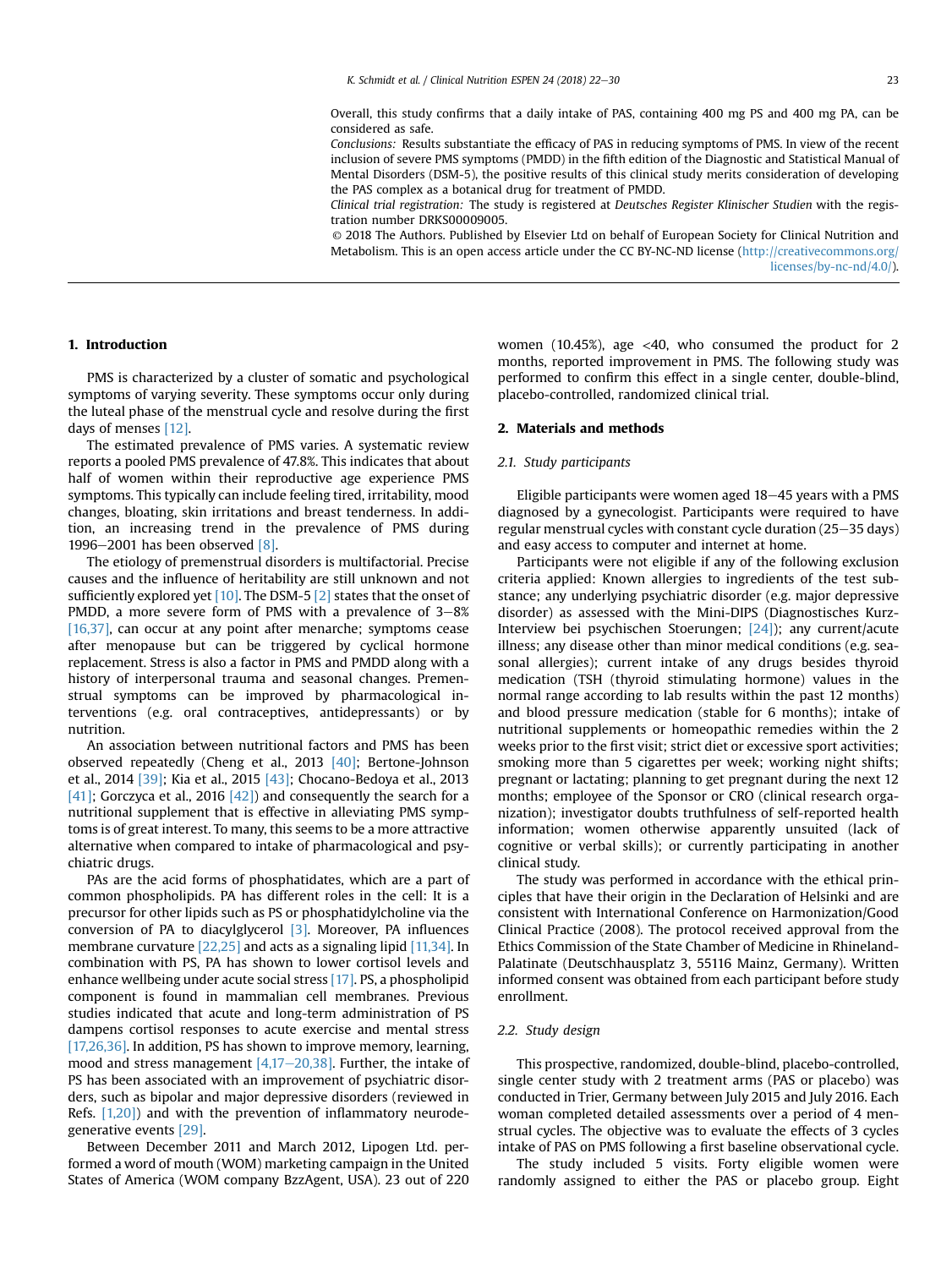additional women were recruited to replace drop-outs. At visit 1 (V1) blood pressure, heart rate (HR) and body mass index (BMI) was measured and a blood sample for assessment of serum progesterone, estradiol, CBG and cortisol levels was drawn between 8 am and 10 am. In addition, subjects were given Salivettes<sup>®</sup> for saliva collection with instructions to collect saliva during both the follicular and luteal phases of their cycle. Medical history was assessed and subjects were trained in handling the online version of the German DRSP. The DRSP had to be completed daily in the evening. At visit 2 (V2), saliva samples were collected and a questionnaire for baseline information on PMS, the Screening-Instrument fuer Praemenstruelle Symptome (SIPS), was assessed. Subjects received 4 capsules per day for the following menstrual cycle. Capsules were packed in a container with a MEMS® track cap (Aardex Ltd, Zug, Switzerland) to monitor container openings and protocol compliance. At visit 3 (V3) and visit 4 (V4), SIPS assessment was repeated and subjects received their study treatment dose for the next complete menstrual cycle. At V4, subjects additionally received Salivettes® for saliva collection during the follicular and luteal phases of their menstrual cycle. At the final study visit (V5), saliva samples were obtained, SIPS, blood pressure, HR and BMI were assessed and a post treatment blood sample for serum progesterone, estradiol, CBG and cortisol levels was drawn between 8 am and 10 am.

All visits took place during the follicular phase of individual's menstrual cycle. To ensure exclusion of pregnant women a pregnancy test was performed at each visit. Adverse events (AE), concomitant medication and major changes in nutrition or activity level were checked at V2, V3, V4 and V5. DRSP entry and compliance of treatment intake was checked and discussed after each menstrual cycle. A general overview of the study procedure is provided in Table 1.

2.3. Laboratory analyses

Saliva samples were collected using Salivettes®, blood samples were collected using 2.7 ml serum monovettes® (both Sarstedt, Nuembrecht, Germany). Saliva samples were stored at  $-20$  °C,

blood samples were centrifuged and stored at  $-20$  °C until all participants completed the study. Saliva cortisol levels were analyzed at the SalivaLab Trier (daacro GmbH  $\&$  Co. KG, Germany) employing a high sensitivity salivary cortisol enzyme immunoassay kit (Salimetrics, LLC, USA). The intra- and inter-assay coefficients of variation were 4.40% and 10.79%, respectively. After study termination, serum cortisol, progesterone and estradiol were analyzed by Synlab GmbH (Trier, Germany) using a chemiluminescence immunoassay (CLIA). The assay is based on the emission of light (luminescence) as the result of a chemical reaction. Serum CBG samples were analyzed by IBL (Hamburg, Germany) by employing a radioimmunoassay based on the competitive binding of radiolabeled antigen and unlabeled antigen to a high-affinity antibody.

# 2.4. Intervention

Subjects were randomized to 2 groups (A, B) using a 1:1 assignment with randomized blocks of varying size. The randomization sequence was generated by a statistician of daacro using the program R [\[31\]](#page-8-0). The assignment of groups to products (test product or placebo) was conducted by the Sponsor.

Each capsule for the PAS group consisted of 100 mg PS and lysophosphatidylserine, 100 mg PA and lysophosphatidic acid, 235 mg other phospholipids and glycerides, 5 mg silicon dioxide. Each placebo capsule contained 435 mg maize starch and 5 mg silicon dioxide. Capsules were administered 3 times daily, 1 capsule in the morning, 1 in the afternoon and 2 in the evening (4 capsules/ day) over 3 consecutive menstrual cycles. PAS and placebo capsules looked, smelled and tasted identical. Capsules were produced and packed by Lipogen Ltd., Israel.

# 2.5. Objectives

#### 2.5.1. Daily Record of Severity of Problems

The DRSP was developed by Endicott et al. [\[9\]](#page-7-0) to aid diagnosing and evaluating PMDD/PMS according to DSM-IV. The questionnaire comprises 24 items assessing severity of complaints on a daily basis. Subjects rate their severity on a 6-point rating scale

Study design.

|         | Days since start of the individual menstruation                                             |                                                                                                    |                                                                                                    |
|---------|---------------------------------------------------------------------------------------------|----------------------------------------------------------------------------------------------------|----------------------------------------------------------------------------------------------------|
|         | $-4$ , $-3$ (luteal phase)                                                                  | 5 (follicular phase)                                                                               | 8, 9 (follicular phase)                                                                            |
| Cycle 1 |                                                                                             | V1:<br>Blood sample<br>• Cortisol<br>$\bullet$ CBG<br>• Estradiol<br>• Progesterone                | <b>Salivary cortisol:</b><br>$\bullet$ CAR: 0, 30, 45 and 60 min after awakening<br>$\bullet$ 8 pm |
| Cycle 2 | Salivary cortisol:<br>$\bullet$ CAR: 0, 30, 45 and 60 min after awakening<br>$\bullet$ 8 pm | V2:<br><b>SIPS</b>                                                                                 |                                                                                                    |
| Cycle 3 |                                                                                             | V3:<br><b>SIPS</b>                                                                                 |                                                                                                    |
| Cycle 4 |                                                                                             | V4:<br><b>SIPS</b>                                                                                 | Salivary cortisol:<br>$\bullet$ CAR: 0, 30, 45 and 60 min after awakening<br>$\bullet$ 8 pm        |
| Cycle 5 | Salivary cortisol:<br>$\bullet$ CAR: 0, 30, 45 and 60 min after awakening<br>$\bullet$ 8 pm | V5:<br><b>SIPS</b><br>Blood sample<br>• Cortisol<br>$\bullet$ CBG<br>• Estradiol<br>• Progesterone |                                                                                                    |

DRSP was assessed every evening during the entire study. PAS or placebo intake took place daily starting with V2.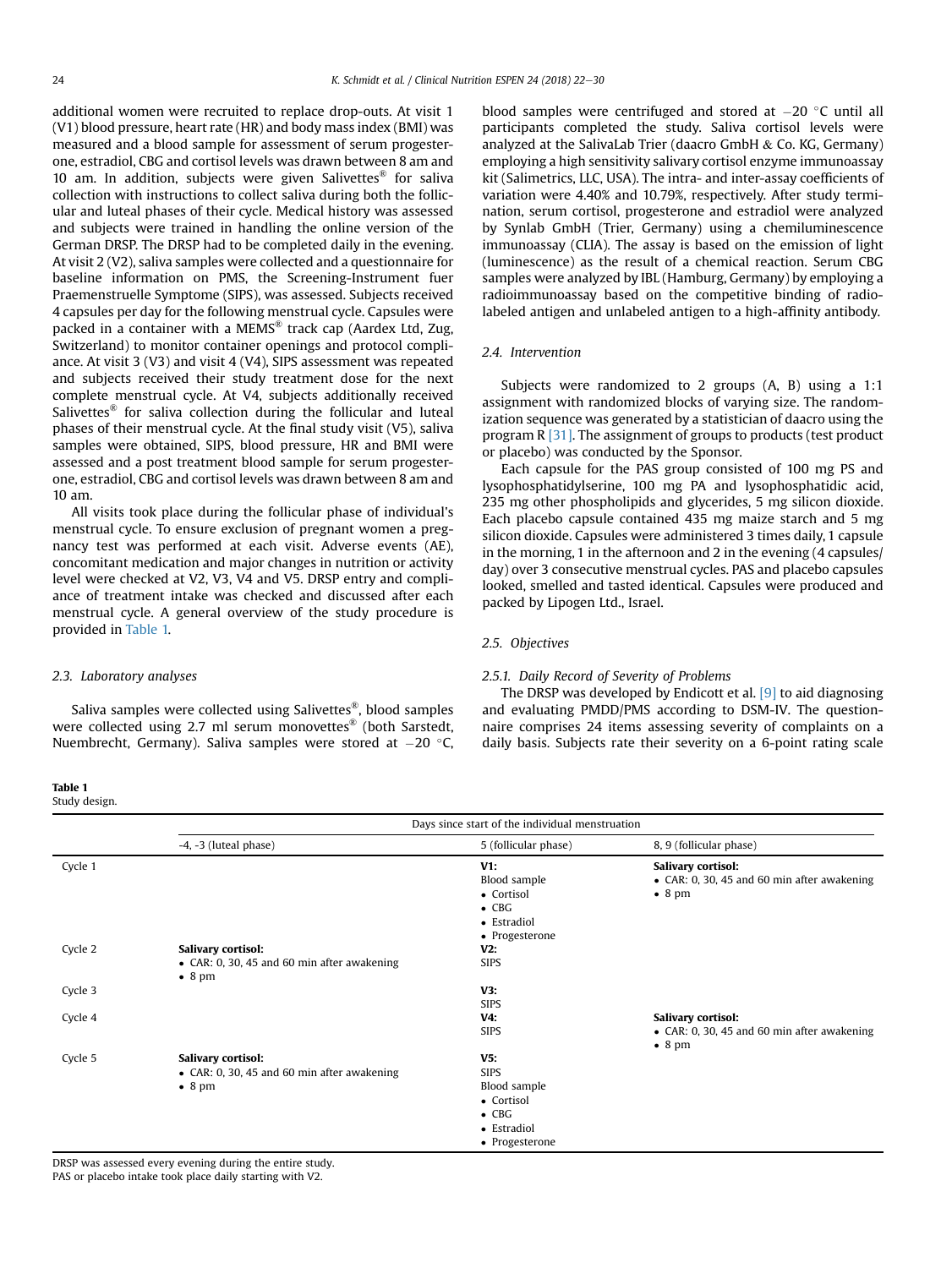ranging from 1 (not at all) to 6 (extreme). The questionnaire has shown to be a reliable and valid measure of severity of symptoms for women reporting premenstrual symptoms (Endicott et al., 2006 [\[9\]](#page-7-0)). Psychological symptoms like depression, anxiousness, mood swings, irritability and difficulties in concentration, but also physiological symptoms like breast tenderness, headache or weight gain are recorded. Every study participant had to fill in the symptom diary online every evening during the entire study. The study compliance was monitored daily via internet. Subjects failing to complete a DRSP entry were prompted by mail or phone to comply. Severe non-compliance (e.g. no DRSP entry on 3 consecutive days) led to study exclusion. As the DRSP was assessed online, accepting only complete entries, there were no missing items and DRSP scales were only computed for complete DRSP entries.

Primary outcome of this study was the Total score of the DRSP questionnaire summing up 21 items. Further explorative outcomes were the DRSP subscales Depressive symptoms, Physical symptoms and Anger as well as the items Reduced productivity, Interference with social activities and Interference with relationships. The withincycle percentage increase in symptom severity from follicular to luteal phase served as another outcome measure. The score was calculated as the sum of the DRSP scale Total score of the 5 late luteal worst days (luteal score) minus the sum of the DRSP scale Total score of the 5 cycles best days (follicular score). This value was multiplied by 100 and divided by the luteal score to get a percentage value.

## 2.5.2. Biomarker

Since several biomarkers are associated with PMS, this study also evaluated hormonal endpoints like salivary and serum cortisol levels, CBG, estradiol and progesterone.

Associations between PMS and cortisol levels are reported in many studies [\[13,28,33\].](#page-7-0) Since the CAR and cortisol evening levels are connected to some diseases [\[6,14\]](#page-7-0), salivary cortisol was assessed during 4 times in the morning (0, 30, 45 and 60 min after awakening) and once (8 pm) in the evening on 2 consecutive days in the follicular and the luteal phase of cycle 1 and cycle 4. The dynamic of post-awakening cortisol changes was reflected using the increase, percentage increase and area under the curve with respect to increase (AUCi), whereas information on the total post-awakening cortisol concentration was provided using the area under the curve with respect to ground ( $AUC_g$ ).  $AUC_i$  and  $AUC_g$  were calculated as described by Pruessner and colleagues [\[30\].](#page-8-0)

In a previous study [\[18\]](#page-8-0), we had speculated that effects of PAS on cortisol levels are mediated by CBG. Therefore, serum CBG and serum cortisol levels were assessed at baseline and after 3 cycles of treatment.

Munday et al. [\[27\]](#page-8-0) found lower progesterone levels in women with PMS in the luteal phase compared to control subjects and higher estradiol levels in PMS patients over the last 4 days of the cycle compared to control subjects. Lombardi et al. [\[23\]](#page-8-0) found lower progesterone levels in women with PMS in both menstrual phases. To test if PAS has an effect on these hormones, serum progesterone and estradiol levels were determined before and after treatment.

## 2.5.3. Screening-Instrument fuer Praemenstruelle Symptome

The SIPS is the German version of the Premenstrual Symptoms Screening Tool (PSST). The PSST was developed by Bentz et al. [\[5\]](#page-7-0) and is a short self-assessment instrument on premenstrual symptoms with 14 items. These items retrieve information on symptoms that start prior to the period and come to an end within a few days of menstrual bleedings. Interference concerning productivity, relationships and social life activities are assessed as well. Items are answered on a 4-point rating scale ranging from "not at all" to "severe". Depending on the perceived intensity of symptoms, either PMDD or PMS can be diagnosed. Within this study the SIPS was completed 4 times (at V2, V3, V4 and V5) to measure changes in premenstrual symptoms. A subject's treatment was regarded as successful if PMS or PMDD diagnosis criteria were no longer fulfilled at the end of the study. PMS and PMDD diagnosis as assessed by SIPS served as a further exploratory outcome.

#### 2.5.4. Medication Event Monitoring System

PAS and placebo capsules were provided in containers locked with MEMS track caps, which record the time and date of each opening. This system was implemented to enforce and to check for subjects' compliance.

To estimate treatment compliance 3 parameters were computed: the overall, daily and intake compliance. While the overall compliance was calculated as the relative amount of MEMS® openings compared with the expected amount of MEMS® openings for a given time period, the daily compliance was calculated as the relative amount of compliant days (days with at least 2 MEMS® openings) compared with the total amount of days in the given time period. To calculate the compliance based on returned products (intake compliance), the number of consumed capsules was divided by the total amount of capsules that should have been consumed and then multiplied by 100 to obtain compliance as a percentage value.

# 2.6. Statistical analysis

The primary efficacy analysis was performed using the intention-to-treat (ITT) and per-protocol (PP) population. All further efficacy outcomes were analyzed using the ITT population. The ITT population was defined a priori as all enrolled subjects who completed at least V1, V2 and V3, while the PP population consisted of all enrolled subjects who satisfied the inclusion/exclusion criteria, were compliant and completed at least 80% of DRSP assessments. Subjects without protocol violations and deviations for DRSP assessments were allowed in the PP population.

The sample size was calculated based on a simulation study conducted using the program R  $[31]$ . A small effect (standardized regression coefficient  $\beta = 0.08$ ) of the test product on the DRSP scale Total score (cycle-treatment-interaction) was assumed. The  $\alpha$ error level was specified at 0.05 and the number of replications was 1500. A multilevel (random effects) model [\[15\]](#page-7-0), with 4 cycles (14 observed diary records each) and 2 groups, was chosen as the statistical method. Within each cycle, 2 missing diary records were assumed. Results of the simulation study showed a power of 0.84 for 36 subjects. This sample size was rounded up in order to account for exclusion of subjects from analyses due to protocol deviations resulting in a total sample size of 40 subjects.

For the DRSP outcomes multilevel models were specified, comparing symptom improvement over all menstrual cycles between groups. Multilevel models take account of the correlations within the data and adjust for non-response if the data are missing at random [\[7\]](#page-7-0). A 3-level hierarchical structure was assumed for the DRSP Total score, the DRSP subscales Physical symptoms, Depressive symptoms and Anger as well as for the DRSP items Reduced productivity, Interference with social activities and Interference with re*lationships:* the first level was menstrual cycle ( $n = 2300$ ), the second level was day of menstrual cycle ( $n = 588$ ) and the third level contained individual characteristics ( $n = 42$ ). Because the model assumptions were not fulfilled for the DRSP subscales Depressive symptoms and Anger and for the DRSP items Reduced productivity, Interference with social activities and Interference with relationships despite efforts of transformation, an average score was computed for every cycle. As for the DRSP within-cycle percentage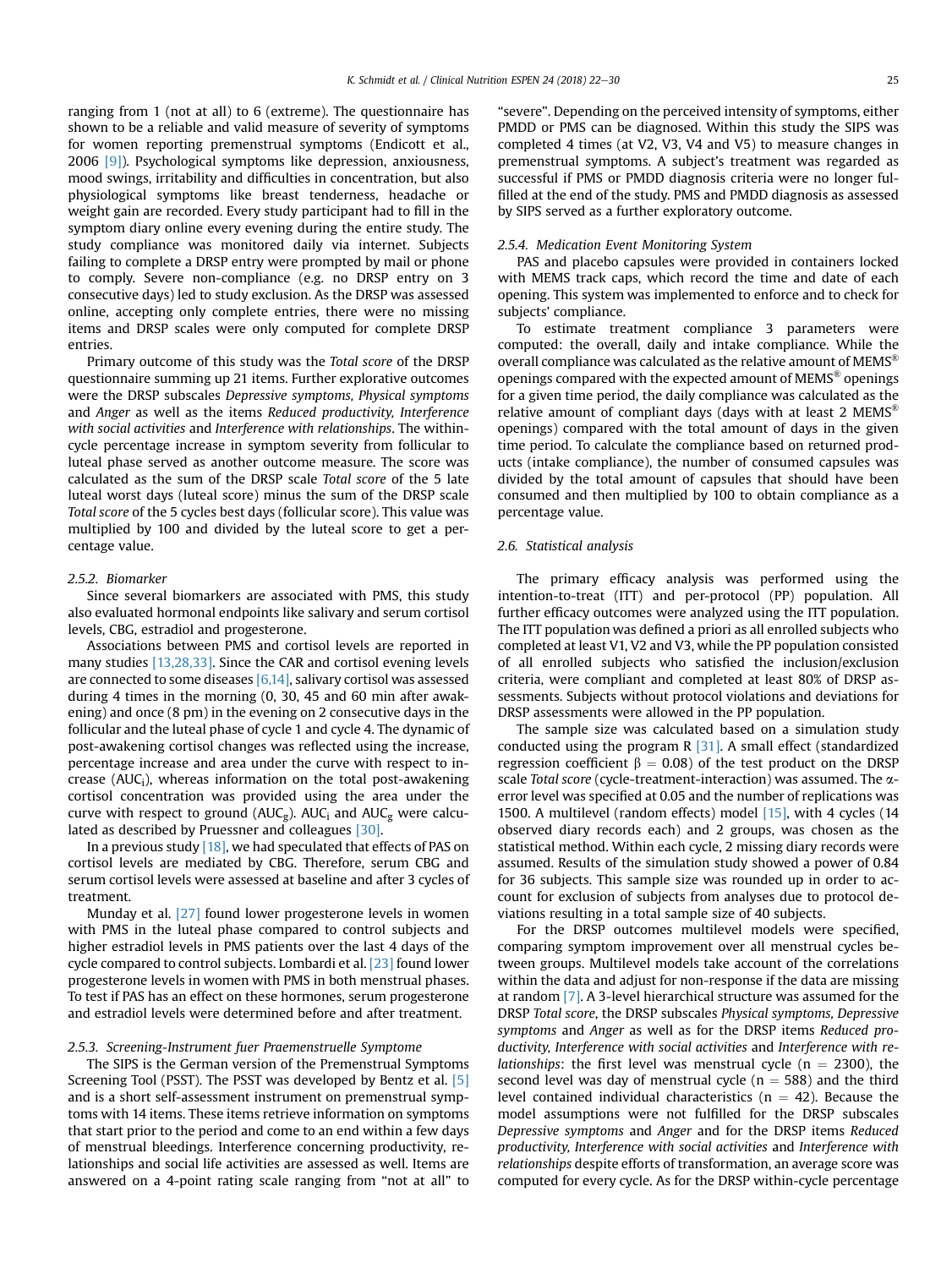increase in symptom severity, models with a 2-level hierarchical structure (level 1: menstrual cycle ( $n = 144$  for the DRSP withincycle percentage increase in symptom severity and  $n = 165$  for the remaining DRSP outcomes), level 2: individual characteristics  $(n = 42)$ ) were specified for these outcomes. Since a decline of PMS symptoms could only take place if PMS symptoms were present, only the last 10 days of the luteal phase and the first 4 days of the following cycle were used for inferential statistical analyses.

A two-sample t-test was used to test normal distributed biomarkers and measures of the compliance, while the Wilcoxon Rank Sum Test was used for those outcomes not normally distributed. The salivary cortisol outcomes were tested separately for the luteal and the follicular phase of menstrual cycle. Fisher tests were used to compare the number of subjects who still fulfilled the criteria for a PMS or PMDD diagnosis on V5 to the number of subjects who no longer fulfilled the criteria for a PMS or PMDD diagnosis on V5 between groups.

Additional, outlier corrected models were estimated. Two-sided hypothesis testing ( $\alpha = 0.05$ ) was performed. As no correction for multiple testing was made, only analysis for the primary endpoint can be interpreted as a confirmatory hypothesis test. Under the assumption that any missing data are missing completely at random, missing values were not imputed in the analyses. All calculations mentioned were performed with the statistic program R version 3.2.2 [\[32\]](#page-8-0) and were incorporated into the finalized statistical analysis plan prior to unblinding of the data.

# 3. Results

In this section, data are expressed as mean values  $(\pm SD)$ .

# 3.1. Study participants

A total of 99 women were screened for eligibility, of which 40 completed the study. At enrollment, 51 women who failed to satisfy all inclusion criteria or presented 1 or more exclusion criteria were excluded from the study. Eight participants dropped from the study and were replaced (Fig. 1).



Fig. 1. Flowchart of the study participants showing the distribution of the participants from initial assessment to analysis of study data.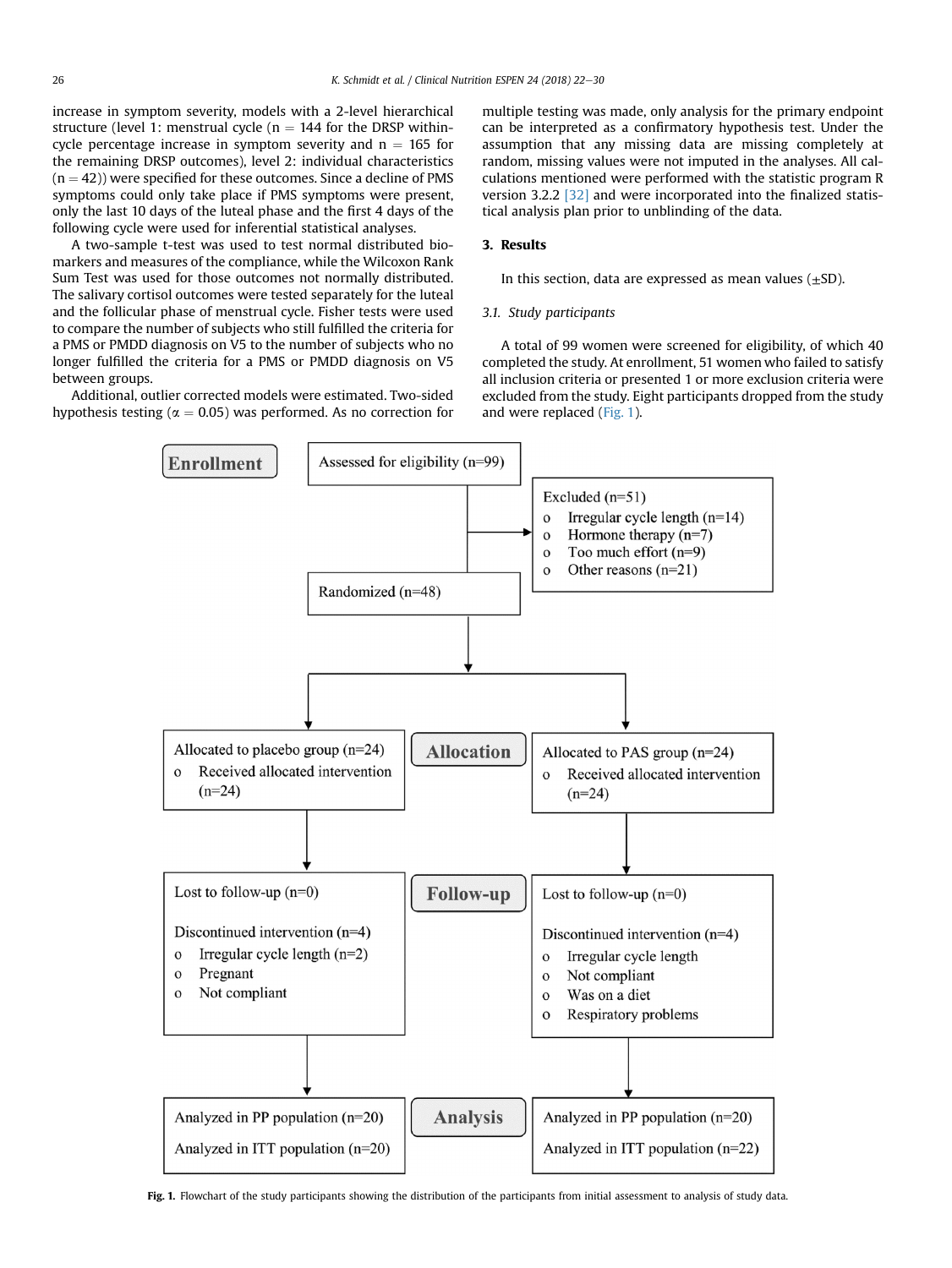## Table 2 Baseline demographic and clinical characteristics of the treatment groups.

|                                 | Placebo $(n = 20)$ | PAS $(n = 22)$ |
|---------------------------------|--------------------|----------------|
| Age [years]                     | 32.65 (7.01)       | 33.64 (7.37)   |
| Height $[m]$                    | 167.80 (4.29)      | 167.64 (6.95)  |
| BMI [ $\text{kg/m}^2$ ]         | 24.64 (5.06)       | 24.25 (3.68)   |
| HR [bpm]                        | 76.75 (10.07)      | 72.32 (9.34)   |
| Systolic blood pressure [mmHG]  | 117.60 (11.20)     | 115.18 (11.60) |
| Diastolic blood pressure [mmHG] | 78.25 (11.22)      | 77.95 (7.52)   |

 $BMI = body$  mass index, bpm = beats per minute, HR = heart rate, kg = kilograms,  $m =$  meter, mmHG  $=$  millimeter of mercury, n  $=$  sample size. Values are presented as mean (SD).

Demographic characteristics and clinical features of the trial participants at baseline were comparable between groups. Details are shown in Table 2.

## 3.2. Treatment adherence

During the study period, adherence was relatively high in both groups: the average daily compliance was 91.16% within the

> 55 55 Cycle 1 Cycle 2 50 50  $45$ 45 **ORSP** Total score **DRSP** Total score 40 40 35 35 30 30  $25$  $25$ 20 20  $\Omega$  $\Omega$  $-12$  $-10$  $-8$  $-6$  $-4$  $-2$  $\Omega$  $\overline{2}$  $-12$  $-10$  $-8$  $-6$  $-4$  $-2$ Days with respect to the onset of the menstruation Days with respect to the onset of the menstruation 55 55 Cycle 3 Cycle 4 50 50  $45$ 45 **DRSP** Total score DRSP Total score 40 40 35 35 30 30 25 25 20  $20$  $\theta$  $\theta$  $-12$  $-10$  $\mbox{-}10$  $-8$  $-6$  $-4$  $-2$  $\theta$  $\overline{2}$  $\overline{A}$  $-12$  $-8$  $-6$  $-4$  $-2$ Days with respect to the onset of the menstruation Days with respect to the onset of the menstruation Placebo  $\nabla$  PAS

placebo group and 94.52% within the PAS group, the average overall compliance was 93.00% within the placebo group and 94.72% within the PAS group and the average intake compliance was 95.44% within the placebo group and 97.33% within the PAS group. Two participants dropped out because they were not compliant. No difference between groups in overall product intake was observed (daily compliance:  $p = 0.198$ , overall compliance:  $p = 0.914$ , intake compliance:  $p = 0.315$ ).

# 3.3. Primary outcome

The reduction of overall symptom severity over the 4 menstrual cycles was significantly larger for subjects in the PAS group when compared to placebo ( $p = 0.001$ ; Fig. 2). DRSP Total score decreased within the placebo group from  $36.49 \ (\pm 15.68)$  to  $33.24 \ (\pm 14.76)$  on average, while the DRSP Total score decreased within the PAS group from 38.24 ( $\pm$ 14.74) to 30.82 ( $\pm$ 10.94). This corresponds to an average symptom reduction of 8.92% within the placebo group and of 19.40% within the PAS group.

The results of the ITT population were in accordance with the results of the PP population.

> $\theta$  $\overline{2}$

 $\theta$  $\overline{2}$  $\boldsymbol{\Delta}$ 



Fig. 2. PMS symptoms severity as assessed by the DRSP Total score during the symptomatic phase of each menstrual cycle (ITT population). There was a significant greater improvement in PMS symptoms over a 3 cycles PAS intake as compared to placebo ( $p = 0.001$ ,  $n = 2300$  observations).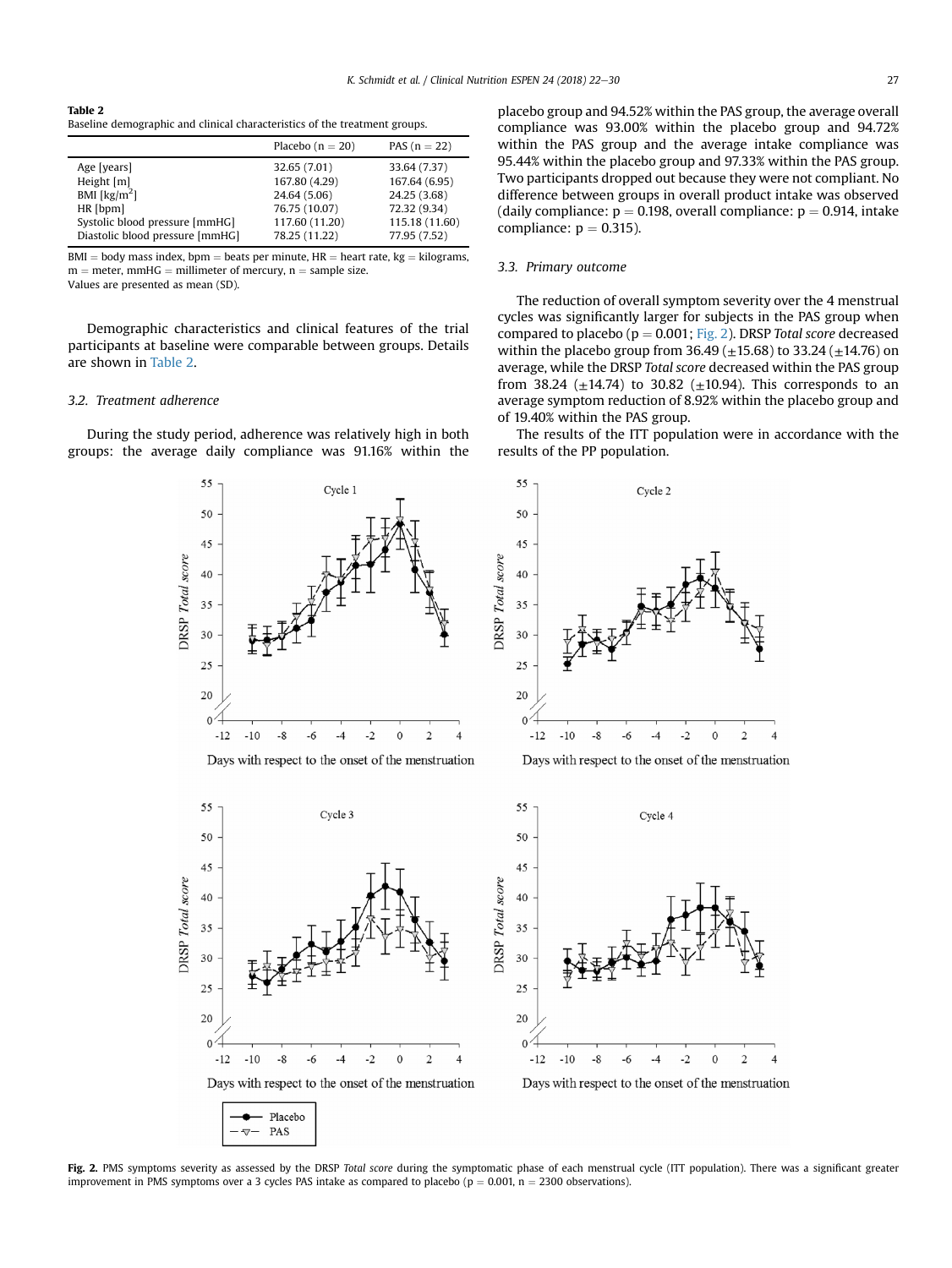## 3.4. Further analyses

Evaluation of the DRSP subscales Physical symptoms and Depressive symptoms showed a significantly greater reduction of physical symptoms ( $p = 0.002$ ) and a marginally significant greater reduction of depressive symptoms ( $p = 0.068$ ; Fig. 3) over the 4 menstrual cycles in the PAS group compared to the placebo group. Results indicate that PAS reduced physical symptoms by about 20.14% compared with 12.10% and depressive symptoms by about 20.18% compared with 7.11% within the placebo group. The change in the DRSP within-cycle percentage increase in symptom severity and in the DRSP subscale Anger over cycles did not differ between treatment groups ( $p = 0.195$  and  $p = 0.838$ ). PAS reduced the within-cycle percentage increase in symptom severity by about 36.26% and anger by about 14.13%, while there was an average reduction of 9.28% and 12.57% in the placebo group. PAS treated females reported a lower reduction in productivity and a more pronounced decrease in interference with relationships compared to the placebo group. These results reached a level of marginal significance ( $p = 0.052$  and  $p = 0.099$ ). The PAS group reported an average decrease in reduced productivity of 43.33% and an average decrease in interference with relationships of 45.09%, while the placebo group reported an average decrease of 3.36% and of 14.57%, respectively. Interference with social activities was reduced by about 42.25% in the PAS group and by about 10.71% in the placebo group. Even though there was a greater improvement in PAS treated women, this result was not significant ( $p = 0.228$ ).

Serum cortisol levels increased about 19.77% within the placebo group and decreased about 2.72% within the PAS group. This result reached statistical significance ( $p = 0.043$ ; Table 3). Furthermore, the salivary cortisol percentage increase of the CAR was significantly less pronounced in the follicular phase of cycle 4 than in the follicular phase of cycle 1 for subjects taking PAS when compared to subjects taking placebo ( $p = 0.018$ ; [Table 4\)](#page-7-0). No significant differences between groups were found for any of the further salivary cortisol measures [\(Table 4\)](#page-7-0), CBG, estradiol and progesterone (Table 3) as well as for the SIPS outcomes (number of PMS diagnoses:  $p = 0.387$ ; number of PMDD diagnoses:  $p = 1.000$ ).



Fig. 3. Average score of the severity of depressive symptoms for each menstrual cycle. The reduction of depressive symptoms was marginally significant greater in the PAS group when compared to placebo ( $p = 0.068$ ,  $n = 165$  observations).

#### 3.5. Safety analyses

A total of 338 AEs were reported by 22 subjects in the placebo group (136 AEs) and 22 subjects in the PAS group (202 AEs). One AE in the PAS group was classified as serious. This AE was reported due to appendicitis with a following appendectomy and was considered unrelated to PAS. Causality was evaluated as not related for 317 AEs (129 in the placebo group and 188 in the PAS group), as unlikely causal for 18 AEs (6 in the placebo group and 12 in the PAS group), as possible causal for 2 AEs in the PAS group (tender and aching breasts - worsening of PMS symptoms) and as probably causal for 1 AE in the placebo group (skin impurities in the face).

## 4. Discussion

This study substantiates beneficial effects of a daily intake of a phosphatidylserine & phosphatidic acid (1:1) complex (PAS) over 3 cycles on symptom levels as assessed by several well-recognized instruments for PMS evaluation. Even though results do not reach significance on all (sub-)scales, they convincingly point in the same direction. This does not apply to the measured biological parameters. Our hypothesis that the effects of PAS on cortisol levels, which were found in previous studies [\[18\]](#page-8-0), are mediated by CBG, could not be confirmed by the current study. One reason for not seeing group differences for CBG, estradiol and progesterone could be that women suffering from PMS do not have abnormal hormone levels, but are rather over-sensitive to hormonal fluctuations as hypoth-esized by Soares and Zitek [\[35\].](#page-8-0) This needs to be further investigated. A reason for not seeing group differences for cortisol during the luteal phase of menstrual cycle could be that the analysis of salivary cortisol was confounded by sampling time. The salivary cortisol sampling during the luteal phase should have taken place on the 4th and 3rd day before the onset of the menses, but actually the measurements took place with deviations of up to 8 days from cycle day -4 and -3. Unfortunately, this was unavoidable due to very irregular cycle lengths in this population. The inaccurate timing of sampling may account for no observable differences in cortisol levels during the luteal phase. However, salivary cortisol levels of the follicular phase as well as serum cortisol levels showed significant results. While the percentage increase of the CAR remained almost stable from cycle 1 to cycle 4 in the placebo group, it decreased in women taking PAS from higher values on cycle 1 to levels comparable with the placebo group. The significant group differences may be attributed to the significant baseline

Table 3 Change in blood parameters between V1 and V5.

|                        | $V_5 - V_1$        |                   |                      |
|------------------------|--------------------|-------------------|----------------------|
|                        | Placebo $(n = 20)$ | PAS $(n = 20)$    | p-value <sup>a</sup> |
| Serum cortisol [ng/ml] |                    |                   |                      |
| Mean (SD)              | 23.52 (45.49)      | $-3.77(36.32)$    | 0.043                |
| 95% CI                 | [3.22, 43.82]      | $[-20.77, 13.23]$ |                      |
| $CBG$ [ $\mu$ g/ml]    |                    |                   |                      |
| Mean (SD)              | $-5.70(11.74)$     | $-2.98(6.21)$     | 0.482                |
| 95% CI                 | $-11.19, -0.21$    | $[-5.75, -0.21]$  |                      |
| Estradiol [pg/ml]      |                    |                   |                      |
| Mean (SD)              | $-4.98(82.93)$     | 23.81 (77.85)     | 0.398                |
| 95% CI                 | $[-43.80, 33.83]$  | $[-10.93, 58.55]$ |                      |
| Progesterone [ng/ml]   |                    |                   |                      |
| Mean (SD)              | 0.59(1.83)         | 0.19(0.32)        | 0.617                |
| 95% CI                 | $[-0.27, 1.44]$    | [0.04, 0.33]      |                      |

CI = confidence interval,  $\mu$ g = microgram, ml = milliliter, n = sample size, ng = nanogram, pg = pictogram, V = visit.

 $\alpha$  Obtained by using a two-sample t-test or alternatively a Wilcoxon Rank Sum Test.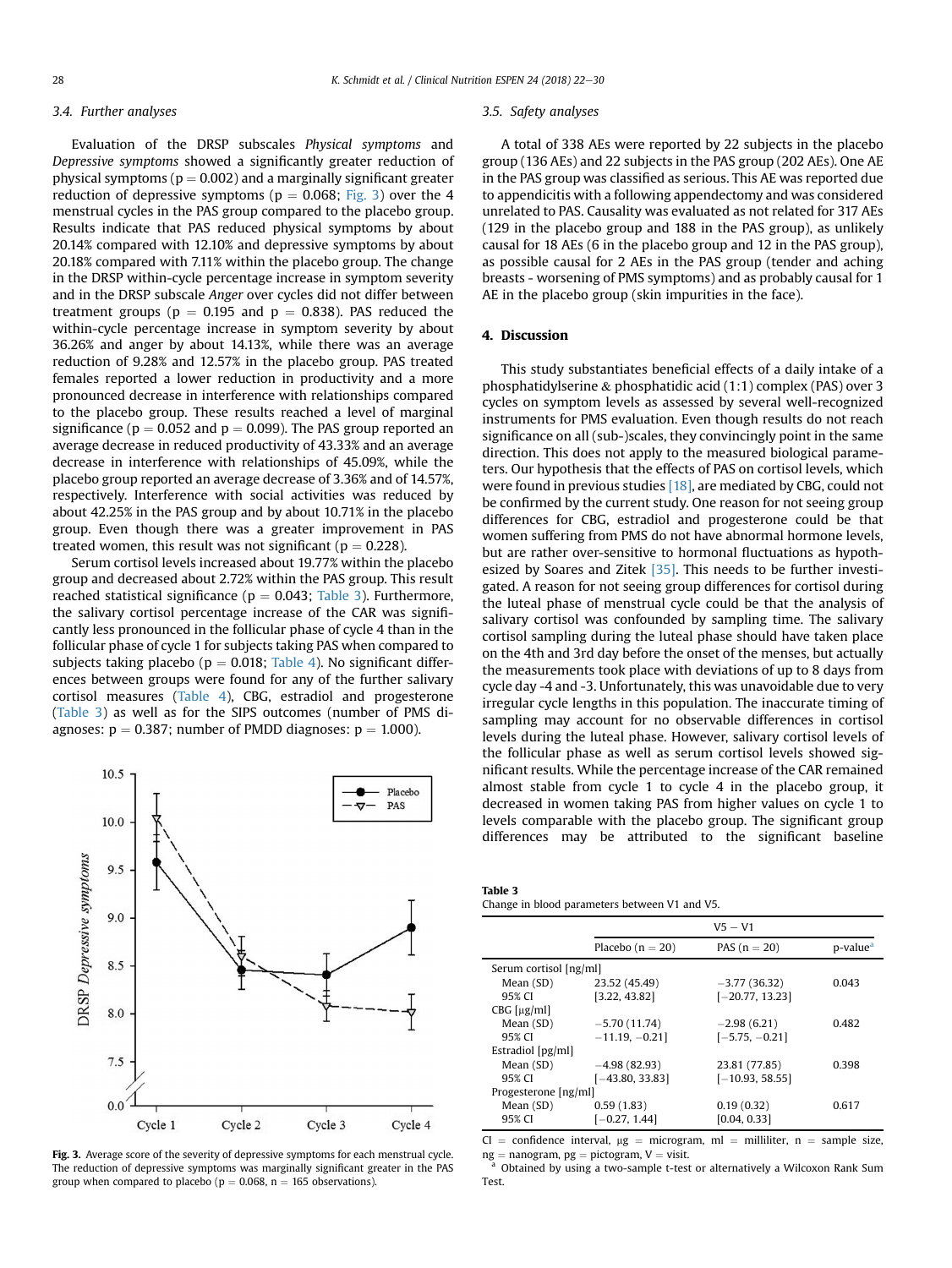## <span id="page-7-0"></span>Table 4

Change in measures of salivary cortisol between Cycle 1 and Cycle 4.

|                              | Cycle $4 -$ Cycle 1             |                     |                      |
|------------------------------|---------------------------------|---------------------|----------------------|
|                              | Placebo $(n = 20)$              | PAS $(n = 22)$      | p-value <sup>a</sup> |
| <b>Luteal phase</b>          |                                 |                     |                      |
| <b>AUC</b> <sub>i</sub>      |                                 |                     |                      |
| Mean (SD)                    | $-130.02(449.04)$               | 32.12 (288.89)      | 0.184                |
| 95% CI                       | $[-340.18, 80.13]$              | $[-96.80, 161.03]$  |                      |
| $AUC_{\sigma}$               |                                 |                     |                      |
| Mean (SD)                    | $-30.98(369.95)$                | $-60.11(257.13)$    | 0.925                |
| 95% CI                       | $[-204.12, 142.16]$             | $[-174.85, 54.63]$  |                      |
| Cortisol increase [nmol/l]   |                                 |                     |                      |
|                              | Mean $(SD)$ $-3.22$ $(10.76)$   | 0.80(6.34)          | 0.160                |
| 95% CI                       | $[-8.26, 1.81]$                 | $[-2.02, 3.63]$     |                      |
| Percentage cortisol increase |                                 |                     |                      |
|                              | Mean $(SD)$ $-36.32$ $(192.56)$ | 18.73 (139.94)      | 0.547                |
| 95% CI                       | $[-126.44, 53.80]$              | $[-43.72, 81.18]$   |                      |
| Evening cortisol [nmol/l]    |                                 |                     |                      |
| Mean (SD) 0.66 (3.48)        |                                 | $-0.47(1.69)$       | 0.841                |
| 95% CI                       | $[-0.97, 2.28]$                 | $[-1.23, 0.28]$     |                      |
| <b>Follicular phase</b>      |                                 |                     |                      |
| <b>AUC</b>                   |                                 |                     |                      |
| Mean (SD)                    | $-11.08(230.64)$                | $-108.02(207.83)$   | 0.177                |
| 95% CI                       | $[-119.43, 97.27]$              | $[-200.76, -15.28]$ |                      |
| $AUC_{\sigma}$               |                                 |                     |                      |
| Mean (SD)                    | $-64.97(254.76)$                | 10.39 (482.66)      | 0.813                |
| 95% CI                       | $[-184.65, 54.71]$              | $[-204.99, 225.77]$ |                      |
| Cortisol increase [nmol/l]   |                                 |                     |                      |
| Mean $(SD)$ $-0.94(5.60)$    |                                 | $-2.71(5.85)$       | 0.340                |
| 95% CI                       | $[-3.57, 1.70]$                 | $[-5.32, -0.10]$    |                      |
| Percentage cortisol increase |                                 |                     |                      |
|                              | Mean $(SD)$ $-13.97(88.08)$     | $-114.59(214.55)$   | 0.018                |
| 95% CI                       | $[-55.35, 27.41]$               | $[-210.33, -18.85]$ |                      |
| Evening cortisol [nmol/l]    |                                 |                     |                      |
| Mean (SD)                    | 1.11(2.78)                      | 0.13(1.98)          | 0.749                |
| 95% CI                       | $[-0.19, 2.42]$                 | $[-0.75, 1.02]$     |                      |

 $AUC_g$  = Area under the curve (ground),  $AUC_i$  = Area under the curve (increase), CI = confidence interval, n = sample size, nmol/l = nanomol per liter.

<sup>a</sup> Obtained by using a two-sample t-test or alternatively a Wilcoxon Rank Sum Test.

differences. When controlling for the baseline percentage cortisol increase of the CAR no significant group differences were seen any more. Regarding serum cortisol, there was an increase in cortisol levels in the placebo group, while cortisol levels slightly decreased in women taking PAS. The fact that there was only a change in cortisol levels of the placebo group, while cortisol levels in women taking PAS remained almost constant makes this result hard to interpret. It may indicate that this effect is not a treatment effect of PAS. To conclude, no evidence was found, that treatment with PAS changes cortisol levels of women with PMS during both phases of the menstrual cycle. Our results were in line with a systematic review of the associations between PMS/PMDD and cortisol levels performed by Kiesner and Granger [\[21\]](#page-8-0). They concluded that overall, there is very little evidence that women with and without PMS/PMDD demonstrate systematic and predictable mean-level differences in cortisol. The authors found this conclusion supported by the predominance of studies showing null effects, and by the lack of consistency in the direction of effects that were found.

The current study clearly substantiates the effective and safe treatment of PMS with a complex of phosphatidylserine and phosphatidic acid. The PAS complex alleviated the PMS symptoms, providing a safe alternative to standard pharmacological treatment. In view of the recent inclusion of PMDD in the DSM-5, the positive results of this clinical study merits consideration of developing the PAS complex as a botanical drug for treatment of PMDD.

## Conflict of interest statement and funding sources

This study was financed by Lipogen Ltd. and performed by daacro GmbH & Co. KG, a clinical research organization. DR discloses a commercial interest. JH, KS, NW, AD, NM and MS declare that they have no competing interest.

## Statement of authorship

JH and DR were responsible for the conception and design of the study. KS analyzed data and drafted the manuscript. NW and NM organized and performed the clinical trial. As head of the Saliva Lab AD contributed in writing the manuscript. MS critically revised drafts of the manuscript and helped with the interpretation of results. All authors have approved the final article.

# Acknowledgements

The authors would like to thank Trier's resident gynecologists for their assistance in recruiting PMS diagnosed patients. Also, we are grateful to all the anonymous participants for their valuable contribution to this study.

## References

- [1] [Appleton KM, Rogers PJ, Ness AR. Is there a role for n-3 long-chain poly](http://refhub.elsevier.com/S2405-4577(17)30275-9/sref1)[unsaturated fatty acids in the regulation of mood and behaviour? A review of](http://refhub.elsevier.com/S2405-4577(17)30275-9/sref1) [the evidence to date from epidemiological studies, clinical studies and](http://refhub.elsevier.com/S2405-4577(17)30275-9/sref1) intervention trials. Nutr Res Rev  $2008:21:13-41$ .
- [2] [American Psychiatric Association. Diagnostic and statistical manual of mental](http://refhub.elsevier.com/S2405-4577(17)30275-9/sref2) disorders, (DSM-5®[\). American Psychiatric Pub; 2013.](http://refhub.elsevier.com/S2405-4577(17)30275-9/sref2)
- [3] [Athenstaedt K, Daum G. Phosphatidic acid, a key intermediate in lipid meta-](http://refhub.elsevier.com/S2405-4577(17)30275-9/sref3)bolism. Eur J Biochem 1999:266(1):1-[16.](http://refhub.elsevier.com/S2405-4577(17)30275-9/sref3)
- [4] [Benton D, Donohoe RT, Sillance B, Nabb S. The in](http://refhub.elsevier.com/S2405-4577(17)30275-9/sref4)fluence of phosphatidylserine [supplementation on mood and heart rate when faced with an acute stressor.](http://refhub.elsevier.com/S2405-4577(17)30275-9/sref4) Nutr Neurosci 2001:4(3):169-[78](http://refhub.elsevier.com/S2405-4577(17)30275-9/sref4).
- [5] Bentz D, Steiner M, Meinlschmid G. SIPS Screening-Instrument für prämenstruelle Symptome. Nervenarzt 2012;83:33-9. [https://doi.org/](https://doi.org/10.1007/s00115-010-3210-6) [10.1007/s00115-010-3210-6](https://doi.org/10.1007/s00115-010-3210-6).
- [6] [Chida Y, Steptoe A. Cortisol awakening response and psychosocial factors: a](http://refhub.elsevier.com/S2405-4577(17)30275-9/sref6) [systematic review and meta-analysis. Biol Psychol 2009;80:265](http://refhub.elsevier.com/S2405-4577(17)30275-9/sref6)-[78](http://refhub.elsevier.com/S2405-4577(17)30275-9/sref6).
- [7] [Clarke P, Hardy R. Methods for handling missing data. In: Pickles A,](http://refhub.elsevier.com/S2405-4577(17)30275-9/sref7) [Maughan B, Wadsworth M, editors. Epidemiological methods in life course](http://refhub.elsevier.com/S2405-4577(17)30275-9/sref7) [research. Oxford: Oxford University Press; 2007. p. 157](http://refhub.elsevier.com/S2405-4577(17)30275-9/sref7)-[80](http://refhub.elsevier.com/S2405-4577(17)30275-9/sref7).
- [8] Direkvand-Moghadam A, Sayehmiri K, Delpisheh A, Sattar K. Epidemiology of Premenstrual Syndrome (PMS)-a systematic review and meta-analysis study. J Clin Diagn Res 2014;8(2):106-9. https://doi.org/10.7860/JCDR/2014/8024 [4021.](https://doi.org/10.7860/JCDR/2014/8024.4021)
- [9] Endicott J, Nee J, Harrison W. Daily record of severity of problems (DRSP): reliability and validity. Arch Womens Ment Health  $2006;9(1):41-9.$  [https://](https://doi.org/10.1007/s00737-005-0103-y) [doi.org/10.1007/s00737-005-0103-y](https://doi.org/10.1007/s00737-005-0103-y).
- [10] Epperson CN, Steiner M, Hartlage SA, Eriksson E, Schmidt PJ, Jones I, et al. Premenstrual dysphoric disorder: evidence for a new category for DSM-5. Am J Psychiatry 2012;169(5):465-75. [https://doi.org/10.1176/appi.ajp.2012.](https://doi.org/10.1176/appi.ajp.2012.11081302) [11081302](https://doi.org/10.1176/appi.ajp.2012.11081302).
- [11] [Foster DA. Phosphatidic acid signaling to mTOR: signals for the survival of](http://refhub.elsevier.com/S2405-4577(17)30275-9/sref11) [human cancer cells. Biochim Biophys Acta Mol Cell Biol Lipids 2009;1791\(9\):](http://refhub.elsevier.com/S2405-4577(17)30275-9/sref11)  $949 - 55$  $949 - 55$
- [12] Freeman EW, Sondheimer SJ. Premenstrual dysphoric disorder: recognition and treatment. Prim Care Companion J Clin Psychiatry 2003;5(1):30-9. Retrieved from, [http://www.ncbi.nlm.nih.gov/pubmed/15156244.](http://www.ncbi.nlm.nih.gov/pubmed/15156244)
- [13] [Girdler SS, Straneva PA, Light KC, Pedersen CA, Morrow AL. Allopregnanolone](http://refhub.elsevier.com/S2405-4577(17)30275-9/sref13) [levels and reactivity to mental stress in premenstrual dysphoric disorder. Biol](http://refhub.elsevier.com/S2405-4577(17)30275-9/sref13) [Psychiatry 2001;49\(9\):788](http://refhub.elsevier.com/S2405-4577(17)30275-9/sref13)-[97](http://refhub.elsevier.com/S2405-4577(17)30275-9/sref13).
- [14] [Giubilei F, Patacchioli FR, Antonini G, Monti MS, Tisei P, Bastianello S, et al.](http://refhub.elsevier.com/S2405-4577(17)30275-9/sref14) [Altered circadian cortisol secretion in Alzheimer's disease: clinical and](http://refhub.elsevier.com/S2405-4577(17)30275-9/sref14) [neuroradiological aspects. J Neurosci Res 2001;66\(2\):262](http://refhub.elsevier.com/S2405-4577(17)30275-9/sref14)-[5.](http://refhub.elsevier.com/S2405-4577(17)30275-9/sref14)
- [15] [Goldstein H. Multilevel statistical modelsvol. 922. John Wiley](http://refhub.elsevier.com/S2405-4577(17)30275-9/sref15) & [Sons; 2011.](http://refhub.elsevier.com/S2405-4577(17)30275-9/sref15) [16] [Halbreich U, Borenstein J, Pearlstein T, Kahn LS. The prevalence, impairment,](http://refhub.elsevier.com/S2405-4577(17)30275-9/sref16) [impact, and burden of premenstrual dysphoric disorder \(PMS/PMDD\). Psy](http://refhub.elsevier.com/S2405-4577(17)30275-9/sref16)[choneuroendocrinology 2003;28:1](http://refhub.elsevier.com/S2405-4577(17)30275-9/sref16)-23
- [17] Hellhammer J, Fries E, Buss C, Engert V, Tuch A, Rutenberg D, et al. Effects of soy lecithin phosphatidic acid and phosphatidylserine complex (PAS) on the endocrine and psychological responses to mental stress. Stress 2004;7(2): 119-26. [https://doi.org/10.1080/10253890410001728379.](https://doi.org/10.1080/10253890410001728379)